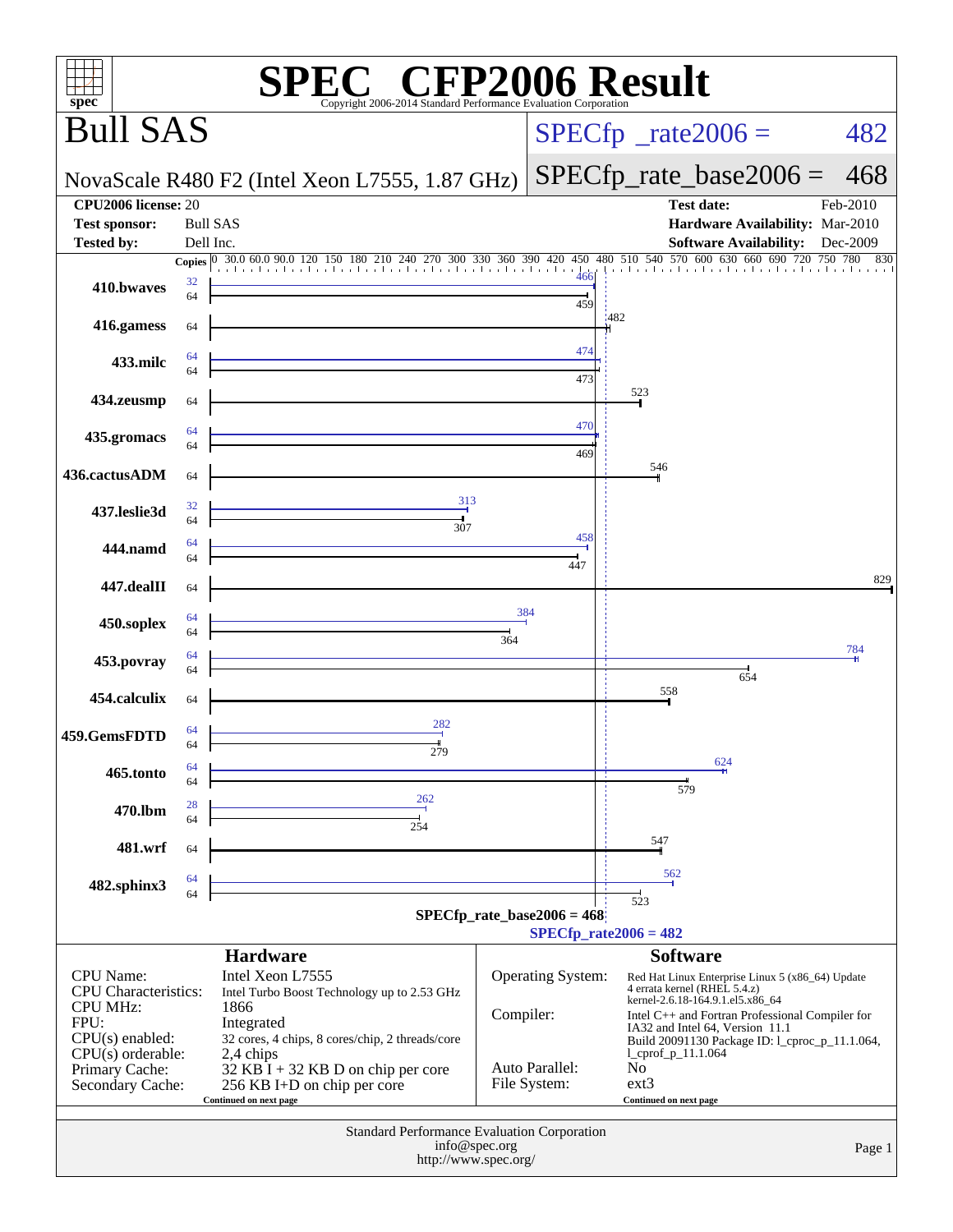

#### **[Submit Notes](http://www.spec.org/auto/cpu2006/Docs/result-fields.html#SubmitNotes)**

The config file option 'submit' was used. numactl was used to bind copies to the cores

#### **[Operating System Notes](http://www.spec.org/auto/cpu2006/Docs/result-fields.html#OperatingSystemNotes)**

'ulimit -s unlimited' was used to set the stacksize to unlimited prior to run

#### **[Platform Notes](http://www.spec.org/auto/cpu2006/Docs/result-fields.html#PlatformNotes)**

vm.zone\_reclaim\_mode = 1 in /etc/sysctl.conf file BIOS Settings: Power Management = Maximum Performance (Default = Active Power Controller)

> Standard Performance Evaluation Corporation [info@spec.org](mailto:info@spec.org) <http://www.spec.org/>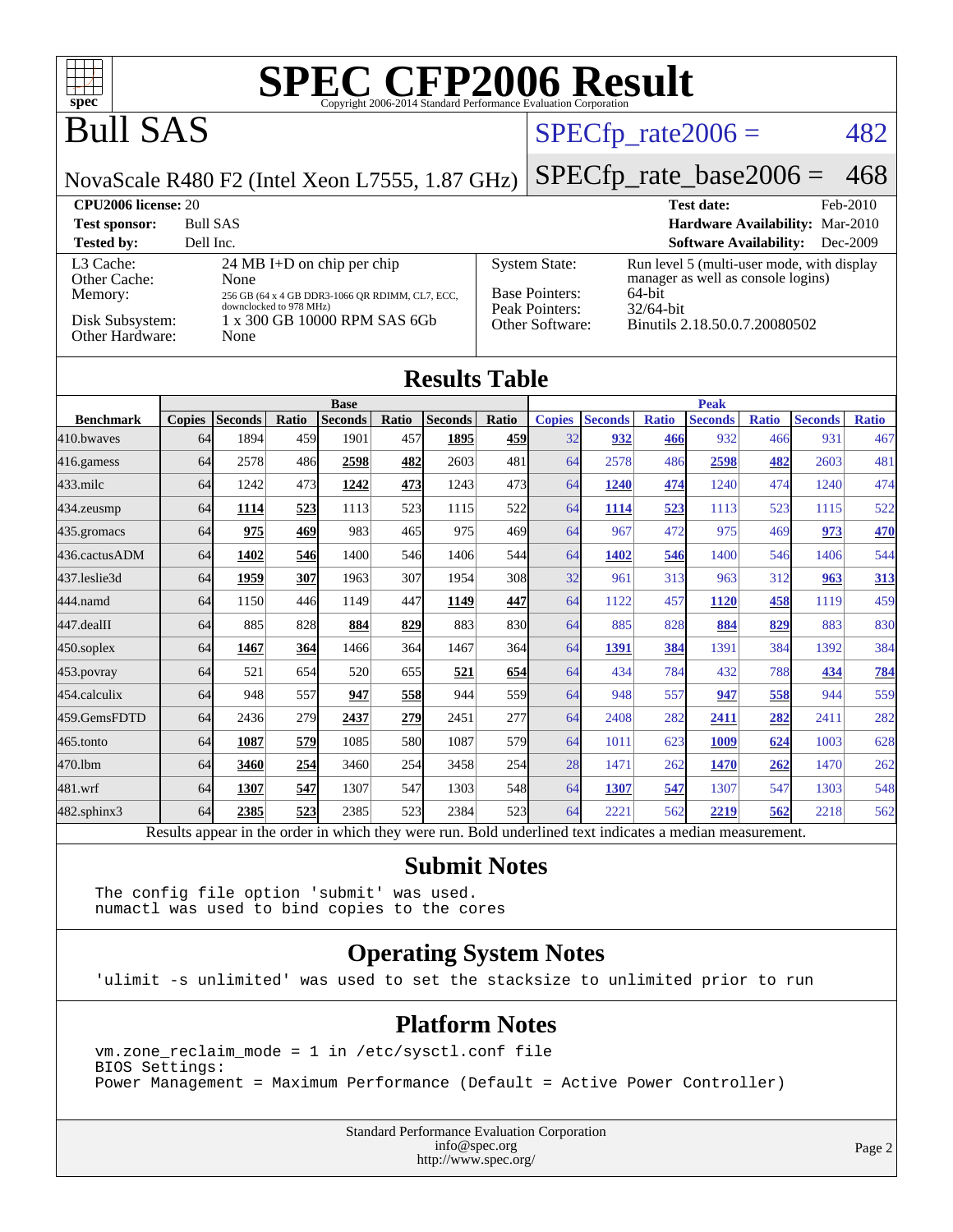

## Bull SAS

 $SPECTp_rate2006 = 482$ 

[SPECfp\\_rate\\_base2006 =](http://www.spec.org/auto/cpu2006/Docs/result-fields.html#SPECfpratebase2006) 468

NovaScale R480 F2 (Intel Xeon L7555, 1.87 GHz)

**[CPU2006 license:](http://www.spec.org/auto/cpu2006/Docs/result-fields.html#CPU2006license)** 20 **[Test date:](http://www.spec.org/auto/cpu2006/Docs/result-fields.html#Testdate)** Feb-2010 **[Test sponsor:](http://www.spec.org/auto/cpu2006/Docs/result-fields.html#Testsponsor)** Bull SAS **[Hardware Availability:](http://www.spec.org/auto/cpu2006/Docs/result-fields.html#HardwareAvailability)** Mar-2010 **[Tested by:](http://www.spec.org/auto/cpu2006/Docs/result-fields.html#Testedby)** Dell Inc. **[Software Availability:](http://www.spec.org/auto/cpu2006/Docs/result-fields.html#SoftwareAvailability)** Dec-2009

#### **[General Notes](http://www.spec.org/auto/cpu2006/Docs/result-fields.html#GeneralNotes)**

 The Dell PowerEdge R910 and the Bull NovaScale R480 F2 models are electronically equivalent. The results have been measured on a Dell PowerEdge R910 model.

### **[Base Compiler Invocation](http://www.spec.org/auto/cpu2006/Docs/result-fields.html#BaseCompilerInvocation)**

[C benchmarks](http://www.spec.org/auto/cpu2006/Docs/result-fields.html#Cbenchmarks):  $\frac{1}{2}$ cc  $-\text{m64}$ 

[C++ benchmarks:](http://www.spec.org/auto/cpu2006/Docs/result-fields.html#CXXbenchmarks)

[icpc -m64](http://www.spec.org/cpu2006/results/res2010q3/cpu2006-20100621-11969.flags.html#user_CXXbase_intel_icpc_64bit_bedb90c1146cab66620883ef4f41a67e)

[Fortran benchmarks](http://www.spec.org/auto/cpu2006/Docs/result-fields.html#Fortranbenchmarks): [ifort -m64](http://www.spec.org/cpu2006/results/res2010q3/cpu2006-20100621-11969.flags.html#user_FCbase_intel_ifort_64bit_ee9d0fb25645d0210d97eb0527dcc06e)

[Benchmarks using both Fortran and C](http://www.spec.org/auto/cpu2006/Docs/result-fields.html#BenchmarksusingbothFortranandC): [icc -m64](http://www.spec.org/cpu2006/results/res2010q3/cpu2006-20100621-11969.flags.html#user_CC_FCbase_intel_icc_64bit_0b7121f5ab7cfabee23d88897260401c) [ifort -m64](http://www.spec.org/cpu2006/results/res2010q3/cpu2006-20100621-11969.flags.html#user_CC_FCbase_intel_ifort_64bit_ee9d0fb25645d0210d97eb0527dcc06e)

#### **[Base Portability Flags](http://www.spec.org/auto/cpu2006/Docs/result-fields.html#BasePortabilityFlags)**

| 410.bwaves: -DSPEC CPU LP64                  |                                                                |
|----------------------------------------------|----------------------------------------------------------------|
| 416.gamess: -DSPEC_CPU_LP64                  |                                                                |
| 433.milc: -DSPEC CPU LP64                    |                                                                |
| 434.zeusmp: -DSPEC_CPU_LP64                  |                                                                |
| 435.gromacs: -DSPEC_CPU_LP64 -nofor_main     |                                                                |
| 436.cactusADM: - DSPEC CPU LP64 - nofor main |                                                                |
| 437.leslie3d: -DSPEC CPU LP64                |                                                                |
| 444.namd: -DSPEC CPU LP64                    |                                                                |
| 447.dealII: -DSPEC_CPU LP64                  |                                                                |
| 450.soplex: -DSPEC_CPU_LP64                  |                                                                |
| 453.povray: -DSPEC_CPU_LP64                  |                                                                |
| 454.calculix: - DSPEC CPU LP64 - nofor main  |                                                                |
| 459. GemsFDTD: - DSPEC CPU LP64              |                                                                |
| 465.tonto: - DSPEC CPU LP64                  |                                                                |
| 470.1bm: -DSPEC CPU LP64                     |                                                                |
|                                              | 481.wrf: -DSPEC CPU_LP64 -DSPEC_CPU_CASE_FLAG -DSPEC_CPU_LINUX |
| 482.sphinx3: -DSPEC_CPU_LP64                 |                                                                |

#### **[Base Optimization Flags](http://www.spec.org/auto/cpu2006/Docs/result-fields.html#BaseOptimizationFlags)**

[C benchmarks](http://www.spec.org/auto/cpu2006/Docs/result-fields.html#Cbenchmarks): [-xSSE4.2](http://www.spec.org/cpu2006/results/res2010q3/cpu2006-20100621-11969.flags.html#user_CCbase_f-xSSE42_f91528193cf0b216347adb8b939d4107) [-ipo](http://www.spec.org/cpu2006/results/res2010q3/cpu2006-20100621-11969.flags.html#user_CCbase_f-ipo) [-O3](http://www.spec.org/cpu2006/results/res2010q3/cpu2006-20100621-11969.flags.html#user_CCbase_f-O3) [-no-prec-div](http://www.spec.org/cpu2006/results/res2010q3/cpu2006-20100621-11969.flags.html#user_CCbase_f-no-prec-div) [-static](http://www.spec.org/cpu2006/results/res2010q3/cpu2006-20100621-11969.flags.html#user_CCbase_f-static)

[C++ benchmarks:](http://www.spec.org/auto/cpu2006/Docs/result-fields.html#CXXbenchmarks) [-xSSE4.2](http://www.spec.org/cpu2006/results/res2010q3/cpu2006-20100621-11969.flags.html#user_CXXbase_f-xSSE42_f91528193cf0b216347adb8b939d4107) [-ipo](http://www.spec.org/cpu2006/results/res2010q3/cpu2006-20100621-11969.flags.html#user_CXXbase_f-ipo) [-O3](http://www.spec.org/cpu2006/results/res2010q3/cpu2006-20100621-11969.flags.html#user_CXXbase_f-O3) [-no-prec-div](http://www.spec.org/cpu2006/results/res2010q3/cpu2006-20100621-11969.flags.html#user_CXXbase_f-no-prec-div) [-static](http://www.spec.org/cpu2006/results/res2010q3/cpu2006-20100621-11969.flags.html#user_CXXbase_f-static)

Continued on next page

Standard Performance Evaluation Corporation [info@spec.org](mailto:info@spec.org) <http://www.spec.org/>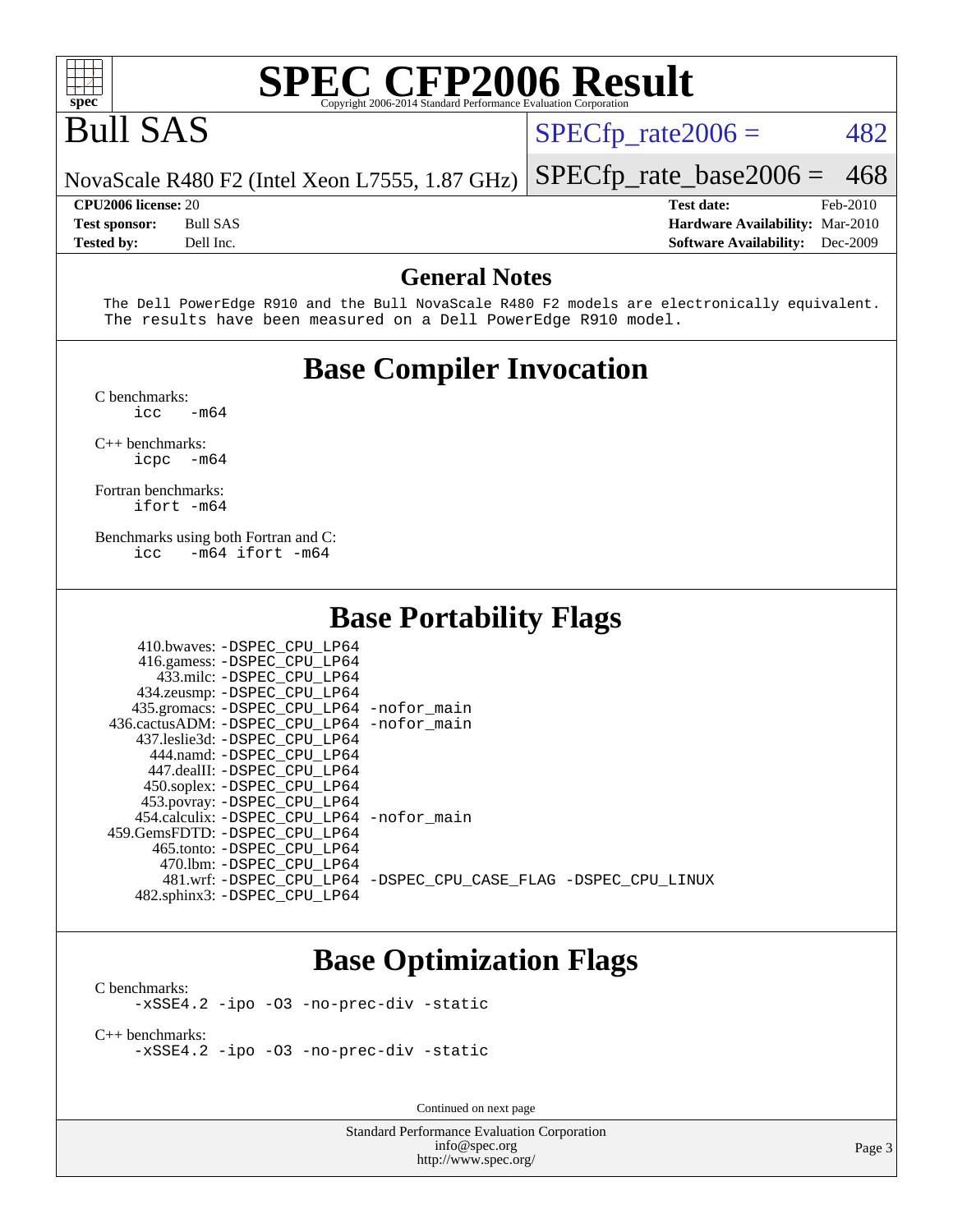

Bull SAS

 $SPECTp_rate2006 = 482$ 

NovaScale R480 F2 (Intel Xeon L7555, 1.87 GHz) [SPECfp\\_rate\\_base2006 =](http://www.spec.org/auto/cpu2006/Docs/result-fields.html#SPECfpratebase2006) 468

**[CPU2006 license:](http://www.spec.org/auto/cpu2006/Docs/result-fields.html#CPU2006license)** 20 **[Test date:](http://www.spec.org/auto/cpu2006/Docs/result-fields.html#Testdate)** Feb-2010 **[Test sponsor:](http://www.spec.org/auto/cpu2006/Docs/result-fields.html#Testsponsor)** Bull SAS **[Hardware Availability:](http://www.spec.org/auto/cpu2006/Docs/result-fields.html#HardwareAvailability)** Mar-2010 **[Tested by:](http://www.spec.org/auto/cpu2006/Docs/result-fields.html#Testedby)** Dell Inc. **[Software Availability:](http://www.spec.org/auto/cpu2006/Docs/result-fields.html#SoftwareAvailability)** Dec-2009

## **[Base Optimization Flags \(Continued\)](http://www.spec.org/auto/cpu2006/Docs/result-fields.html#BaseOptimizationFlags)**

[Fortran benchmarks](http://www.spec.org/auto/cpu2006/Docs/result-fields.html#Fortranbenchmarks): [-xSSE4.2](http://www.spec.org/cpu2006/results/res2010q3/cpu2006-20100621-11969.flags.html#user_FCbase_f-xSSE42_f91528193cf0b216347adb8b939d4107) [-ipo](http://www.spec.org/cpu2006/results/res2010q3/cpu2006-20100621-11969.flags.html#user_FCbase_f-ipo) [-O3](http://www.spec.org/cpu2006/results/res2010q3/cpu2006-20100621-11969.flags.html#user_FCbase_f-O3) [-no-prec-div](http://www.spec.org/cpu2006/results/res2010q3/cpu2006-20100621-11969.flags.html#user_FCbase_f-no-prec-div) [-static](http://www.spec.org/cpu2006/results/res2010q3/cpu2006-20100621-11969.flags.html#user_FCbase_f-static)

[Benchmarks using both Fortran and C](http://www.spec.org/auto/cpu2006/Docs/result-fields.html#BenchmarksusingbothFortranandC): [-xSSE4.2](http://www.spec.org/cpu2006/results/res2010q3/cpu2006-20100621-11969.flags.html#user_CC_FCbase_f-xSSE42_f91528193cf0b216347adb8b939d4107) [-ipo](http://www.spec.org/cpu2006/results/res2010q3/cpu2006-20100621-11969.flags.html#user_CC_FCbase_f-ipo) [-O3](http://www.spec.org/cpu2006/results/res2010q3/cpu2006-20100621-11969.flags.html#user_CC_FCbase_f-O3) [-no-prec-div](http://www.spec.org/cpu2006/results/res2010q3/cpu2006-20100621-11969.flags.html#user_CC_FCbase_f-no-prec-div) [-static](http://www.spec.org/cpu2006/results/res2010q3/cpu2006-20100621-11969.flags.html#user_CC_FCbase_f-static)

**[Peak Compiler Invocation](http://www.spec.org/auto/cpu2006/Docs/result-fields.html#PeakCompilerInvocation)**

[C benchmarks \(except as noted below\)](http://www.spec.org/auto/cpu2006/Docs/result-fields.html#Cbenchmarksexceptasnotedbelow):  $\text{icc}$  -m64

482.sphinx3: [icc -m32](http://www.spec.org/cpu2006/results/res2010q3/cpu2006-20100621-11969.flags.html#user_peakCCLD482_sphinx3_intel_icc_32bit_a6a621f8d50482236b970c6ac5f55f93)

[C++ benchmarks \(except as noted below\):](http://www.spec.org/auto/cpu2006/Docs/result-fields.html#CXXbenchmarksexceptasnotedbelow) [icpc -m64](http://www.spec.org/cpu2006/results/res2010q3/cpu2006-20100621-11969.flags.html#user_CXXpeak_intel_icpc_64bit_bedb90c1146cab66620883ef4f41a67e)

450.soplex: [icpc -m32](http://www.spec.org/cpu2006/results/res2010q3/cpu2006-20100621-11969.flags.html#user_peakCXXLD450_soplex_intel_icpc_32bit_4e5a5ef1a53fd332b3c49e69c3330699)

[Fortran benchmarks](http://www.spec.org/auto/cpu2006/Docs/result-fields.html#Fortranbenchmarks): [ifort -m64](http://www.spec.org/cpu2006/results/res2010q3/cpu2006-20100621-11969.flags.html#user_FCpeak_intel_ifort_64bit_ee9d0fb25645d0210d97eb0527dcc06e)

[Benchmarks using both Fortran and C](http://www.spec.org/auto/cpu2006/Docs/result-fields.html#BenchmarksusingbothFortranandC): [icc -m64](http://www.spec.org/cpu2006/results/res2010q3/cpu2006-20100621-11969.flags.html#user_CC_FCpeak_intel_icc_64bit_0b7121f5ab7cfabee23d88897260401c) [ifort -m64](http://www.spec.org/cpu2006/results/res2010q3/cpu2006-20100621-11969.flags.html#user_CC_FCpeak_intel_ifort_64bit_ee9d0fb25645d0210d97eb0527dcc06e)

#### **[Peak Portability Flags](http://www.spec.org/auto/cpu2006/Docs/result-fields.html#PeakPortabilityFlags)**

| 410.bwaves: -DSPEC CPU LP64                |                                                                |
|--------------------------------------------|----------------------------------------------------------------|
| 416.gamess: -DSPEC CPU LP64                |                                                                |
| 433.milc: -DSPEC CPU LP64                  |                                                                |
| 434.zeusmp: -DSPEC_CPU_LP64                |                                                                |
| 435.gromacs: -DSPEC_CPU_LP64 -nofor_main   |                                                                |
| 436.cactusADM: -DSPEC CPU LP64 -nofor main |                                                                |
| 437.leslie3d: -DSPEC CPU LP64              |                                                                |
| 444.namd: -DSPEC CPU LP64                  |                                                                |
| 447.dealII: -DSPEC CPU LP64                |                                                                |
| 453.povray: -DSPEC_CPU_LP64                |                                                                |
| 454.calculix: -DSPEC_CPU_LP64 -nofor_main  |                                                                |
| 459.GemsFDTD: -DSPEC CPU LP64              |                                                                |
| 465.tonto: -DSPEC CPU LP64                 |                                                                |
| 470.1bm: -DSPEC CPU LP64                   |                                                                |
|                                            | 481.wrf: -DSPEC_CPU_LP64 -DSPEC_CPU_CASE_FLAG -DSPEC_CPU_LINUX |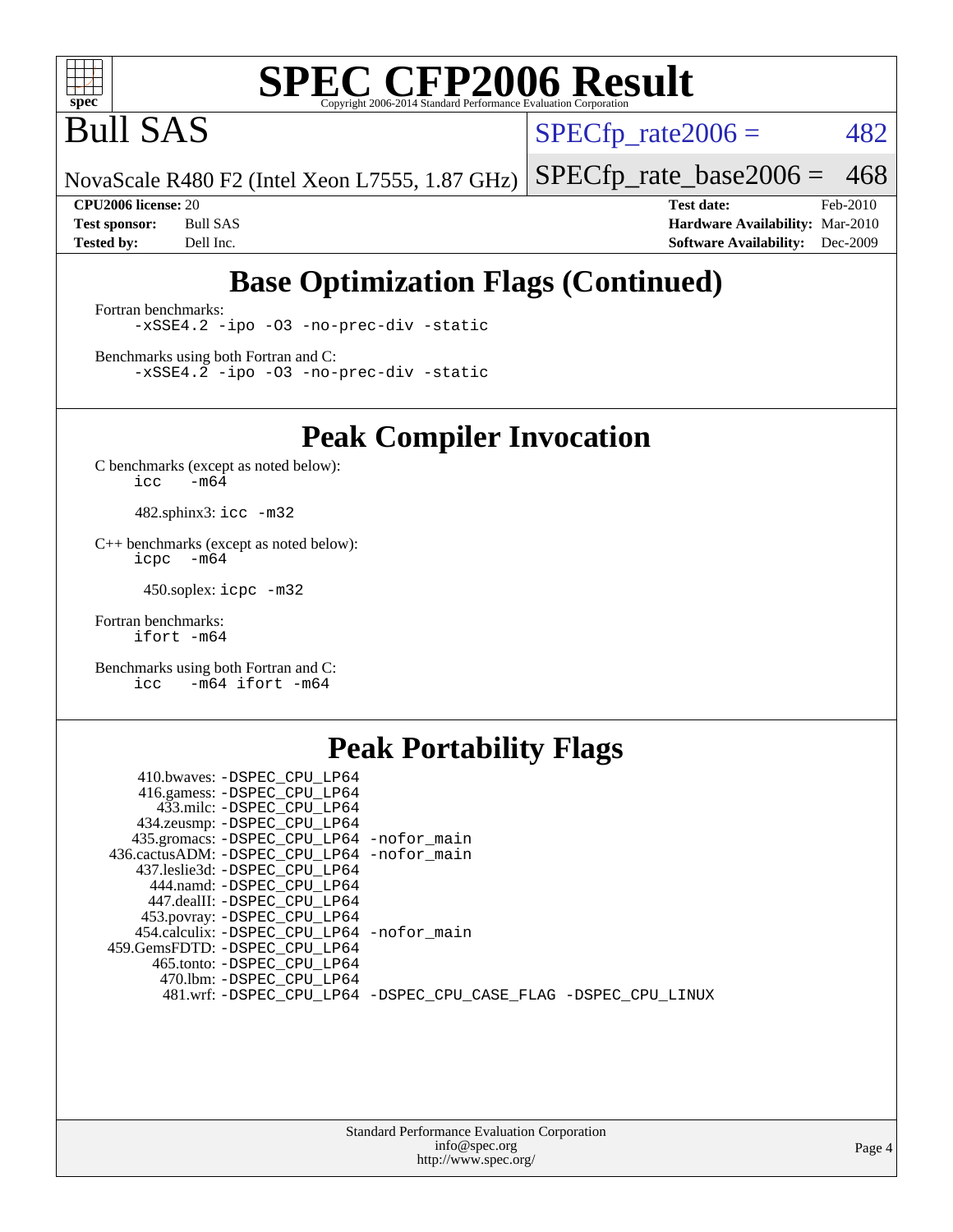

# Bull SAS

 $SPECTp\_rate2006 = 482$ 

NovaScale R480 F2 (Intel Xeon L7555, 1.87 GHz)

 $SPECTp_rate_base2006 = 468$ 

**[CPU2006 license:](http://www.spec.org/auto/cpu2006/Docs/result-fields.html#CPU2006license)** 20 **[Test date:](http://www.spec.org/auto/cpu2006/Docs/result-fields.html#Testdate)** Feb-2010 **[Test sponsor:](http://www.spec.org/auto/cpu2006/Docs/result-fields.html#Testsponsor)** Bull SAS **[Hardware Availability:](http://www.spec.org/auto/cpu2006/Docs/result-fields.html#HardwareAvailability)** Mar-2010 **[Tested by:](http://www.spec.org/auto/cpu2006/Docs/result-fields.html#Testedby)** Dell Inc. **[Software Availability:](http://www.spec.org/auto/cpu2006/Docs/result-fields.html#SoftwareAvailability)** Dec-2009

Page 5

## **[Peak Optimization Flags](http://www.spec.org/auto/cpu2006/Docs/result-fields.html#PeakOptimizationFlags)**

#### [C benchmarks](http://www.spec.org/auto/cpu2006/Docs/result-fields.html#Cbenchmarks):

Standard Performance Evaluation Corporation [info@spec.org](mailto:info@spec.org) <http://www.spec.org/> 433.milc: [-xSSE4.2](http://www.spec.org/cpu2006/results/res2010q3/cpu2006-20100621-11969.flags.html#user_peakPASS2_CFLAGSPASS2_LDFLAGS433_milc_f-xSSE42_f91528193cf0b216347adb8b939d4107)(pass 2) [-prof-gen](http://www.spec.org/cpu2006/results/res2010q3/cpu2006-20100621-11969.flags.html#user_peakPASS1_CFLAGSPASS1_LDFLAGS433_milc_prof_gen_e43856698f6ca7b7e442dfd80e94a8fc)(pass 1) [-ipo](http://www.spec.org/cpu2006/results/res2010q3/cpu2006-20100621-11969.flags.html#user_peakPASS2_CFLAGSPASS2_LDFLAGS433_milc_f-ipo)(pass 2) [-O3](http://www.spec.org/cpu2006/results/res2010q3/cpu2006-20100621-11969.flags.html#user_peakPASS2_CFLAGSPASS2_LDFLAGS433_milc_f-O3)(pass 2) [-no-prec-div](http://www.spec.org/cpu2006/results/res2010q3/cpu2006-20100621-11969.flags.html#user_peakPASS2_CFLAGSPASS2_LDFLAGS433_milc_f-no-prec-div)(pass 2) [-static](http://www.spec.org/cpu2006/results/res2010q3/cpu2006-20100621-11969.flags.html#user_peakPASS2_CFLAGSPASS2_LDFLAGS433_milc_f-static)(pass 2) [-prof-use](http://www.spec.org/cpu2006/results/res2010q3/cpu2006-20100621-11969.flags.html#user_peakPASS2_CFLAGSPASS2_LDFLAGS433_milc_prof_use_bccf7792157ff70d64e32fe3e1250b55)(pass 2) [-fno-alias](http://www.spec.org/cpu2006/results/res2010q3/cpu2006-20100621-11969.flags.html#user_peakOPTIMIZE433_milc_f-no-alias_694e77f6c5a51e658e82ccff53a9e63a) [-opt-prefetch](http://www.spec.org/cpu2006/results/res2010q3/cpu2006-20100621-11969.flags.html#user_peakOPTIMIZE433_milc_f-opt-prefetch) 470.1bm:  $-xSSE4$ . 2(pass 2)  $-prof-gen(pass 1) -ipo(pass 2) -O3(pass 2)$  $-prof-gen(pass 1) -ipo(pass 2) -O3(pass 2)$  $-prof-gen(pass 1) -ipo(pass 2) -O3(pass 2)$  $-prof-gen(pass 1) -ipo(pass 2) -O3(pass 2)$  $-prof-gen(pass 1) -ipo(pass 2) -O3(pass 2)$  $-prof-gen(pass 1) -ipo(pass 2) -O3(pass 2)$ [-no-prec-div](http://www.spec.org/cpu2006/results/res2010q3/cpu2006-20100621-11969.flags.html#user_peakPASS2_CFLAGSPASS2_LDFLAGS470_lbm_f-no-prec-div)(pass 2) [-static](http://www.spec.org/cpu2006/results/res2010q3/cpu2006-20100621-11969.flags.html#user_peakPASS2_CFLAGSPASS2_LDFLAGS470_lbm_f-static)(pass 2) [-prof-use](http://www.spec.org/cpu2006/results/res2010q3/cpu2006-20100621-11969.flags.html#user_peakPASS2_CFLAGSPASS2_LDFLAGS470_lbm_prof_use_bccf7792157ff70d64e32fe3e1250b55)(pass 2) [-opt-malloc-options=3](http://www.spec.org/cpu2006/results/res2010q3/cpu2006-20100621-11969.flags.html#user_peakOPTIMIZE470_lbm_f-opt-malloc-options_13ab9b803cf986b4ee62f0a5998c2238) [-ansi-alias](http://www.spec.org/cpu2006/results/res2010q3/cpu2006-20100621-11969.flags.html#user_peakOPTIMIZE470_lbm_f-ansi-alias) [-auto-ilp32](http://www.spec.org/cpu2006/results/res2010q3/cpu2006-20100621-11969.flags.html#user_peakCOPTIMIZE470_lbm_f-auto-ilp32) 482.sphinx3: [-xSSE4.2](http://www.spec.org/cpu2006/results/res2010q3/cpu2006-20100621-11969.flags.html#user_peakOPTIMIZE482_sphinx3_f-xSSE42_f91528193cf0b216347adb8b939d4107) [-ipo](http://www.spec.org/cpu2006/results/res2010q3/cpu2006-20100621-11969.flags.html#user_peakOPTIMIZE482_sphinx3_f-ipo) [-O3](http://www.spec.org/cpu2006/results/res2010q3/cpu2006-20100621-11969.flags.html#user_peakOPTIMIZE482_sphinx3_f-O3) [-no-prec-div](http://www.spec.org/cpu2006/results/res2010q3/cpu2006-20100621-11969.flags.html#user_peakOPTIMIZE482_sphinx3_f-no-prec-div) [-static](http://www.spec.org/cpu2006/results/res2010q3/cpu2006-20100621-11969.flags.html#user_peakOPTIMIZE482_sphinx3_f-static) [-unroll2](http://www.spec.org/cpu2006/results/res2010q3/cpu2006-20100621-11969.flags.html#user_peakCOPTIMIZE482_sphinx3_f-unroll_784dae83bebfb236979b41d2422d7ec2) [C++ benchmarks:](http://www.spec.org/auto/cpu2006/Docs/result-fields.html#CXXbenchmarks) 444.namd: [-xSSE4.2](http://www.spec.org/cpu2006/results/res2010q3/cpu2006-20100621-11969.flags.html#user_peakPASS2_CXXFLAGSPASS2_LDFLAGS444_namd_f-xSSE42_f91528193cf0b216347adb8b939d4107)(pass 2) [-prof-gen](http://www.spec.org/cpu2006/results/res2010q3/cpu2006-20100621-11969.flags.html#user_peakPASS1_CXXFLAGSPASS1_LDFLAGS444_namd_prof_gen_e43856698f6ca7b7e442dfd80e94a8fc)(pass 1) [-ipo](http://www.spec.org/cpu2006/results/res2010q3/cpu2006-20100621-11969.flags.html#user_peakPASS2_CXXFLAGSPASS2_LDFLAGS444_namd_f-ipo)(pass 2) [-O3](http://www.spec.org/cpu2006/results/res2010q3/cpu2006-20100621-11969.flags.html#user_peakPASS2_CXXFLAGSPASS2_LDFLAGS444_namd_f-O3)(pass 2) [-no-prec-div](http://www.spec.org/cpu2006/results/res2010q3/cpu2006-20100621-11969.flags.html#user_peakPASS2_CXXFLAGSPASS2_LDFLAGS444_namd_f-no-prec-div)(pass 2) [-static](http://www.spec.org/cpu2006/results/res2010q3/cpu2006-20100621-11969.flags.html#user_peakPASS2_CXXFLAGSPASS2_LDFLAGS444_namd_f-static)(pass 2) [-prof-use](http://www.spec.org/cpu2006/results/res2010q3/cpu2006-20100621-11969.flags.html#user_peakPASS2_CXXFLAGSPASS2_LDFLAGS444_namd_prof_use_bccf7792157ff70d64e32fe3e1250b55)(pass 2) [-fno-alias](http://www.spec.org/cpu2006/results/res2010q3/cpu2006-20100621-11969.flags.html#user_peakCXXOPTIMIZE444_namd_f-no-alias_694e77f6c5a51e658e82ccff53a9e63a) [-auto-ilp32](http://www.spec.org/cpu2006/results/res2010q3/cpu2006-20100621-11969.flags.html#user_peakCXXOPTIMIZE444_namd_f-auto-ilp32) 447.dealII: basepeak = yes 450.soplex: [-xSSE4.2](http://www.spec.org/cpu2006/results/res2010q3/cpu2006-20100621-11969.flags.html#user_peakPASS2_CXXFLAGSPASS2_LDFLAGS450_soplex_f-xSSE42_f91528193cf0b216347adb8b939d4107)(pass 2) [-prof-gen](http://www.spec.org/cpu2006/results/res2010q3/cpu2006-20100621-11969.flags.html#user_peakPASS1_CXXFLAGSPASS1_LDFLAGS450_soplex_prof_gen_e43856698f6ca7b7e442dfd80e94a8fc)(pass 1) [-ipo](http://www.spec.org/cpu2006/results/res2010q3/cpu2006-20100621-11969.flags.html#user_peakPASS2_CXXFLAGSPASS2_LDFLAGS450_soplex_f-ipo)(pass 2) [-O3](http://www.spec.org/cpu2006/results/res2010q3/cpu2006-20100621-11969.flags.html#user_peakPASS2_CXXFLAGSPASS2_LDFLAGS450_soplex_f-O3)(pass 2) [-no-prec-div](http://www.spec.org/cpu2006/results/res2010q3/cpu2006-20100621-11969.flags.html#user_peakPASS2_CXXFLAGSPASS2_LDFLAGS450_soplex_f-no-prec-div)(pass 2) [-static](http://www.spec.org/cpu2006/results/res2010q3/cpu2006-20100621-11969.flags.html#user_peakPASS2_CXXFLAGSPASS2_LDFLAGS450_soplex_f-static)(pass 2) [-prof-use](http://www.spec.org/cpu2006/results/res2010q3/cpu2006-20100621-11969.flags.html#user_peakPASS2_CXXFLAGSPASS2_LDFLAGS450_soplex_prof_use_bccf7792157ff70d64e32fe3e1250b55)(pass 2) [-opt-malloc-options=3](http://www.spec.org/cpu2006/results/res2010q3/cpu2006-20100621-11969.flags.html#user_peakOPTIMIZE450_soplex_f-opt-malloc-options_13ab9b803cf986b4ee62f0a5998c2238) 453.povray: [-xSSE4.2](http://www.spec.org/cpu2006/results/res2010q3/cpu2006-20100621-11969.flags.html#user_peakPASS2_CXXFLAGSPASS2_LDFLAGS453_povray_f-xSSE42_f91528193cf0b216347adb8b939d4107)(pass 2) [-prof-gen](http://www.spec.org/cpu2006/results/res2010q3/cpu2006-20100621-11969.flags.html#user_peakPASS1_CXXFLAGSPASS1_LDFLAGS453_povray_prof_gen_e43856698f6ca7b7e442dfd80e94a8fc)(pass 1) [-ipo](http://www.spec.org/cpu2006/results/res2010q3/cpu2006-20100621-11969.flags.html#user_peakPASS2_CXXFLAGSPASS2_LDFLAGS453_povray_f-ipo)(pass 2) [-O3](http://www.spec.org/cpu2006/results/res2010q3/cpu2006-20100621-11969.flags.html#user_peakPASS2_CXXFLAGSPASS2_LDFLAGS453_povray_f-O3)(pass 2) [-no-prec-div](http://www.spec.org/cpu2006/results/res2010q3/cpu2006-20100621-11969.flags.html#user_peakPASS2_CXXFLAGSPASS2_LDFLAGS453_povray_f-no-prec-div)(pass 2) [-static](http://www.spec.org/cpu2006/results/res2010q3/cpu2006-20100621-11969.flags.html#user_peakPASS2_CXXFLAGSPASS2_LDFLAGS453_povray_f-static)(pass 2) [-prof-use](http://www.spec.org/cpu2006/results/res2010q3/cpu2006-20100621-11969.flags.html#user_peakPASS2_CXXFLAGSPASS2_LDFLAGS453_povray_prof_use_bccf7792157ff70d64e32fe3e1250b55)(pass 2) [-unroll4](http://www.spec.org/cpu2006/results/res2010q3/cpu2006-20100621-11969.flags.html#user_peakCXXOPTIMIZE453_povray_f-unroll_4e5e4ed65b7fd20bdcd365bec371b81f) [-ansi-alias](http://www.spec.org/cpu2006/results/res2010q3/cpu2006-20100621-11969.flags.html#user_peakCXXOPTIMIZE453_povray_f-ansi-alias) [Fortran benchmarks](http://www.spec.org/auto/cpu2006/Docs/result-fields.html#Fortranbenchmarks): 410.bwaves: [-xSSE4.2](http://www.spec.org/cpu2006/results/res2010q3/cpu2006-20100621-11969.flags.html#user_peakOPTIMIZE410_bwaves_f-xSSE42_f91528193cf0b216347adb8b939d4107) [-ipo](http://www.spec.org/cpu2006/results/res2010q3/cpu2006-20100621-11969.flags.html#user_peakOPTIMIZE410_bwaves_f-ipo) [-O3](http://www.spec.org/cpu2006/results/res2010q3/cpu2006-20100621-11969.flags.html#user_peakOPTIMIZE410_bwaves_f-O3) [-no-prec-div](http://www.spec.org/cpu2006/results/res2010q3/cpu2006-20100621-11969.flags.html#user_peakOPTIMIZE410_bwaves_f-no-prec-div) [-static](http://www.spec.org/cpu2006/results/res2010q3/cpu2006-20100621-11969.flags.html#user_peakOPTIMIZE410_bwaves_f-static) [-opt-prefetch](http://www.spec.org/cpu2006/results/res2010q3/cpu2006-20100621-11969.flags.html#user_peakOPTIMIZE410_bwaves_f-opt-prefetch) 416.gamess: basepeak = yes 434.zeusmp: basepeak = yes 437.leslie3d: [-xSSE4.2](http://www.spec.org/cpu2006/results/res2010q3/cpu2006-20100621-11969.flags.html#user_peakOPTIMIZE437_leslie3d_f-xSSE42_f91528193cf0b216347adb8b939d4107) [-ipo](http://www.spec.org/cpu2006/results/res2010q3/cpu2006-20100621-11969.flags.html#user_peakOPTIMIZE437_leslie3d_f-ipo) [-O3](http://www.spec.org/cpu2006/results/res2010q3/cpu2006-20100621-11969.flags.html#user_peakOPTIMIZE437_leslie3d_f-O3) [-no-prec-div](http://www.spec.org/cpu2006/results/res2010q3/cpu2006-20100621-11969.flags.html#user_peakOPTIMIZE437_leslie3d_f-no-prec-div) [-static](http://www.spec.org/cpu2006/results/res2010q3/cpu2006-20100621-11969.flags.html#user_peakOPTIMIZE437_leslie3d_f-static) 459.GemsFDTD: [-xSSE4.2](http://www.spec.org/cpu2006/results/res2010q3/cpu2006-20100621-11969.flags.html#user_peakPASS2_FFLAGSPASS2_LDFLAGS459_GemsFDTD_f-xSSE42_f91528193cf0b216347adb8b939d4107)(pass 2) [-prof-gen](http://www.spec.org/cpu2006/results/res2010q3/cpu2006-20100621-11969.flags.html#user_peakPASS1_FFLAGSPASS1_LDFLAGS459_GemsFDTD_prof_gen_e43856698f6ca7b7e442dfd80e94a8fc)(pass 1) [-ipo](http://www.spec.org/cpu2006/results/res2010q3/cpu2006-20100621-11969.flags.html#user_peakPASS2_FFLAGSPASS2_LDFLAGS459_GemsFDTD_f-ipo)(pass 2) [-O3](http://www.spec.org/cpu2006/results/res2010q3/cpu2006-20100621-11969.flags.html#user_peakPASS2_FFLAGSPASS2_LDFLAGS459_GemsFDTD_f-O3)(pass 2) [-no-prec-div](http://www.spec.org/cpu2006/results/res2010q3/cpu2006-20100621-11969.flags.html#user_peakPASS2_FFLAGSPASS2_LDFLAGS459_GemsFDTD_f-no-prec-div)(pass 2) [-static](http://www.spec.org/cpu2006/results/res2010q3/cpu2006-20100621-11969.flags.html#user_peakPASS2_FFLAGSPASS2_LDFLAGS459_GemsFDTD_f-static)(pass 2) [-prof-use](http://www.spec.org/cpu2006/results/res2010q3/cpu2006-20100621-11969.flags.html#user_peakPASS2_FFLAGSPASS2_LDFLAGS459_GemsFDTD_prof_use_bccf7792157ff70d64e32fe3e1250b55)(pass 2) [-unroll2](http://www.spec.org/cpu2006/results/res2010q3/cpu2006-20100621-11969.flags.html#user_peakOPTIMIZE459_GemsFDTD_f-unroll_784dae83bebfb236979b41d2422d7ec2) [-Ob0](http://www.spec.org/cpu2006/results/res2010q3/cpu2006-20100621-11969.flags.html#user_peakOPTIMIZE459_GemsFDTD_f-Ob_n_fbe6f6428adb7d4b74b1e99bb2444c2d)  $465$ .tonto:  $-xSSE4$ .  $2(pass 2)$  [-prof-gen](http://www.spec.org/cpu2006/results/res2010q3/cpu2006-20100621-11969.flags.html#user_peakPASS1_FFLAGSPASS1_LDFLAGS465_tonto_prof_gen_e43856698f6ca7b7e442dfd80e94a8fc)(pass 1) [-ipo](http://www.spec.org/cpu2006/results/res2010q3/cpu2006-20100621-11969.flags.html#user_peakPASS2_FFLAGSPASS2_LDFLAGS465_tonto_f-ipo)(pass 2) -03(pass 2) [-no-prec-div](http://www.spec.org/cpu2006/results/res2010q3/cpu2006-20100621-11969.flags.html#user_peakPASS2_FFLAGSPASS2_LDFLAGS465_tonto_f-no-prec-div)(pass 2) [-static](http://www.spec.org/cpu2006/results/res2010q3/cpu2006-20100621-11969.flags.html#user_peakPASS2_FFLAGSPASS2_LDFLAGS465_tonto_f-static)(pass 2) [-prof-use](http://www.spec.org/cpu2006/results/res2010q3/cpu2006-20100621-11969.flags.html#user_peakPASS2_FFLAGSPASS2_LDFLAGS465_tonto_prof_use_bccf7792157ff70d64e32fe3e1250b55)(pass 2) [-unroll4](http://www.spec.org/cpu2006/results/res2010q3/cpu2006-20100621-11969.flags.html#user_peakOPTIMIZE465_tonto_f-unroll_4e5e4ed65b7fd20bdcd365bec371b81f) [-auto](http://www.spec.org/cpu2006/results/res2010q3/cpu2006-20100621-11969.flags.html#user_peakOPTIMIZE465_tonto_f-auto) [-inline-calloc](http://www.spec.org/cpu2006/results/res2010q3/cpu2006-20100621-11969.flags.html#user_peakOPTIMIZE465_tonto_f-inline-calloc) [-opt-malloc-options=3](http://www.spec.org/cpu2006/results/res2010q3/cpu2006-20100621-11969.flags.html#user_peakOPTIMIZE465_tonto_f-opt-malloc-options_13ab9b803cf986b4ee62f0a5998c2238) [Benchmarks using both Fortran and C](http://www.spec.org/auto/cpu2006/Docs/result-fields.html#BenchmarksusingbothFortranandC): 435.gromacs: [-xSSE4.2](http://www.spec.org/cpu2006/results/res2010q3/cpu2006-20100621-11969.flags.html#user_peakPASS2_CFLAGSPASS2_FFLAGSPASS2_LDFLAGS435_gromacs_f-xSSE42_f91528193cf0b216347adb8b939d4107)(pass 2) [-prof-gen](http://www.spec.org/cpu2006/results/res2010q3/cpu2006-20100621-11969.flags.html#user_peakPASS1_CFLAGSPASS1_FFLAGSPASS1_LDFLAGS435_gromacs_prof_gen_e43856698f6ca7b7e442dfd80e94a8fc)(pass 1) [-ipo](http://www.spec.org/cpu2006/results/res2010q3/cpu2006-20100621-11969.flags.html#user_peakPASS2_CFLAGSPASS2_FFLAGSPASS2_LDFLAGS435_gromacs_f-ipo)(pass 2) [-O3](http://www.spec.org/cpu2006/results/res2010q3/cpu2006-20100621-11969.flags.html#user_peakPASS2_CFLAGSPASS2_FFLAGSPASS2_LDFLAGS435_gromacs_f-O3)(pass 2) [-no-prec-div](http://www.spec.org/cpu2006/results/res2010q3/cpu2006-20100621-11969.flags.html#user_peakPASS2_CFLAGSPASS2_FFLAGSPASS2_LDFLAGS435_gromacs_f-no-prec-div)(pass 2) [-static](http://www.spec.org/cpu2006/results/res2010q3/cpu2006-20100621-11969.flags.html#user_peakPASS2_CFLAGSPASS2_FFLAGSPASS2_LDFLAGS435_gromacs_f-static)(pass 2) [-prof-use](http://www.spec.org/cpu2006/results/res2010q3/cpu2006-20100621-11969.flags.html#user_peakPASS2_CFLAGSPASS2_FFLAGSPASS2_LDFLAGS435_gromacs_prof_use_bccf7792157ff70d64e32fe3e1250b55)(pass 2) [-opt-prefetch](http://www.spec.org/cpu2006/results/res2010q3/cpu2006-20100621-11969.flags.html#user_peakOPTIMIZE435_gromacs_f-opt-prefetch) [-auto-ilp32](http://www.spec.org/cpu2006/results/res2010q3/cpu2006-20100621-11969.flags.html#user_peakCOPTIMIZE435_gromacs_f-auto-ilp32) Continued on next page